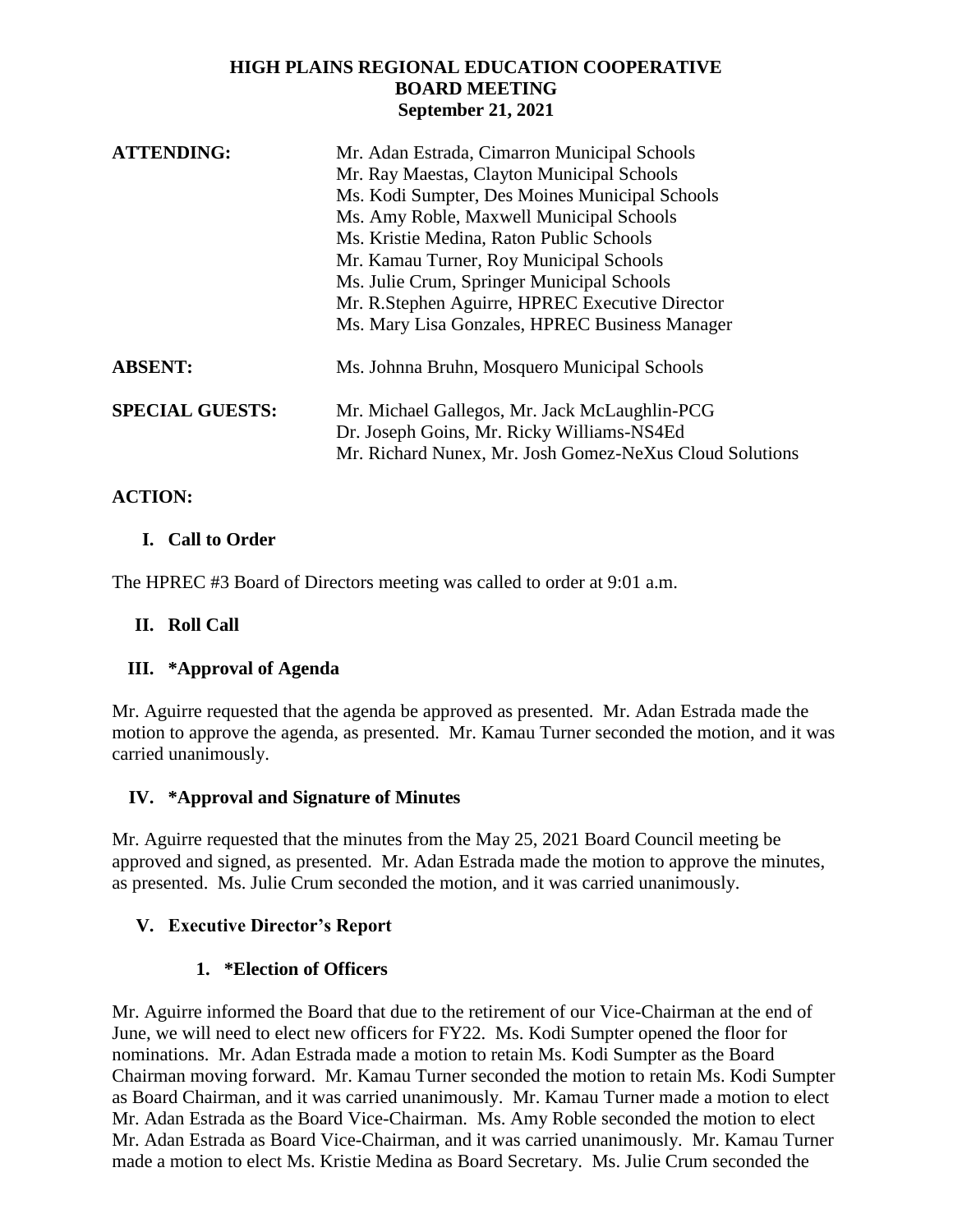motion to elect Ms. Kristie Medina as Board Secretary, and it was carried unanimously. Mr. Aguirre thanked the Board for their continued commitment to this REC.

## **2. \*Open Meetings Act**

Mr. Aguirre requested that the Board adopt the annual resolution for the Open Meetings Act. Mr. Kamau Turner made a motion to adopt the annual resolution for the Open Meetings Act, as presented. Mr. Adan Estrada seconded the motion, and it was carried unanimously.

## **3. \*Certification of Fixed Assets Inventory**

Mr. Aguirre informed the Board that High Plains REC completed their Fixed Asset Inventory for fiscal year ending 6/30/21, and is requesting approval for our year end audit. He provided the Board with a copy of the Fixed Assets Inventory to review, certify, and approve. Ms. Kristie Medina made a motion to certify the Fixed Assets Inventory for High Plains REC's fiscal year ending 06/30/21, as presented. Mr. Ray Maestas seconded the motion, and it was carried unanimously.

# **4. Michael Gallegos – PCG Presentation**

Mr. Aguirre introduced Mr. Michael Gallegos and Mr. Jack McLaughlin from PCG to provide the Board with a brief presentation. Mr. Michael Gallegos thanked the Board for allowing them to come back into the region to provide services. He stated that PCG would like to give the Board some information and resources regarding Academic Recovery Services, utilizing high dosing tutoring. PCG was given the curriculum piece for the MLSS rollout that is coming soon, and they will share this information with the Board today. Mr. Jack McLaughlin provided a brief presentation, and introduced Tutor Ed, which provides tutoring interventions. He added that PCG has developed about 60 hours of curriculum on Canvas. The intent is to provide strategic supplemental academic support, which is aligned with the Cares Act and ESSER. PCG will come into the school district, and hire the tutors. This program is built on the MLSS framework. PCG will look at data, and assist in establishing priorities. The Board discussed their concerns about assigning tutors, and what platform will be used to connect these tutors with students. Mr. Jack McLaughlin noted that PCG has been providing teachers, and tutors for several years to districts needing these specialized services. He added that the intent is to meet with districts one on one to work collaboratively to meet the needs of that particular district, and coordinate the needed efforts with the district. Mr. Aguirre confirmed that tutors are hired by PCG, and then billed out to the district at the end of the needed term. The Board discussed who would be hired to be the tutors, and what type of credentials will they have to meet the needs of a particular district. Mr. Michael Gallegos informed the Board that after much discussion with other groups, the suggestion of combining funds through an REC, to hire the necessary tutors for the group, has been discussed, and will be done by other agencies. Mr. Adan Estrada asked if there would be an opportunity to provide SEL services, in addition to the tutoring. Mr. Michael Gallegos also mentioned to the Board that PCG will be working with Zia Learning to provide Social Emotional Learning services. They will send information directly to Superintendents for review. Mr. Aguirre and the Board thanked PCG for their presentation. Mr. Aguirre also informed the Board that there is a Social Emotional Learning platform that PED is putting out through a company called 7 Mindsets and will be available very soon. It is a very comprehensible platform for administrators, teachers, and staff.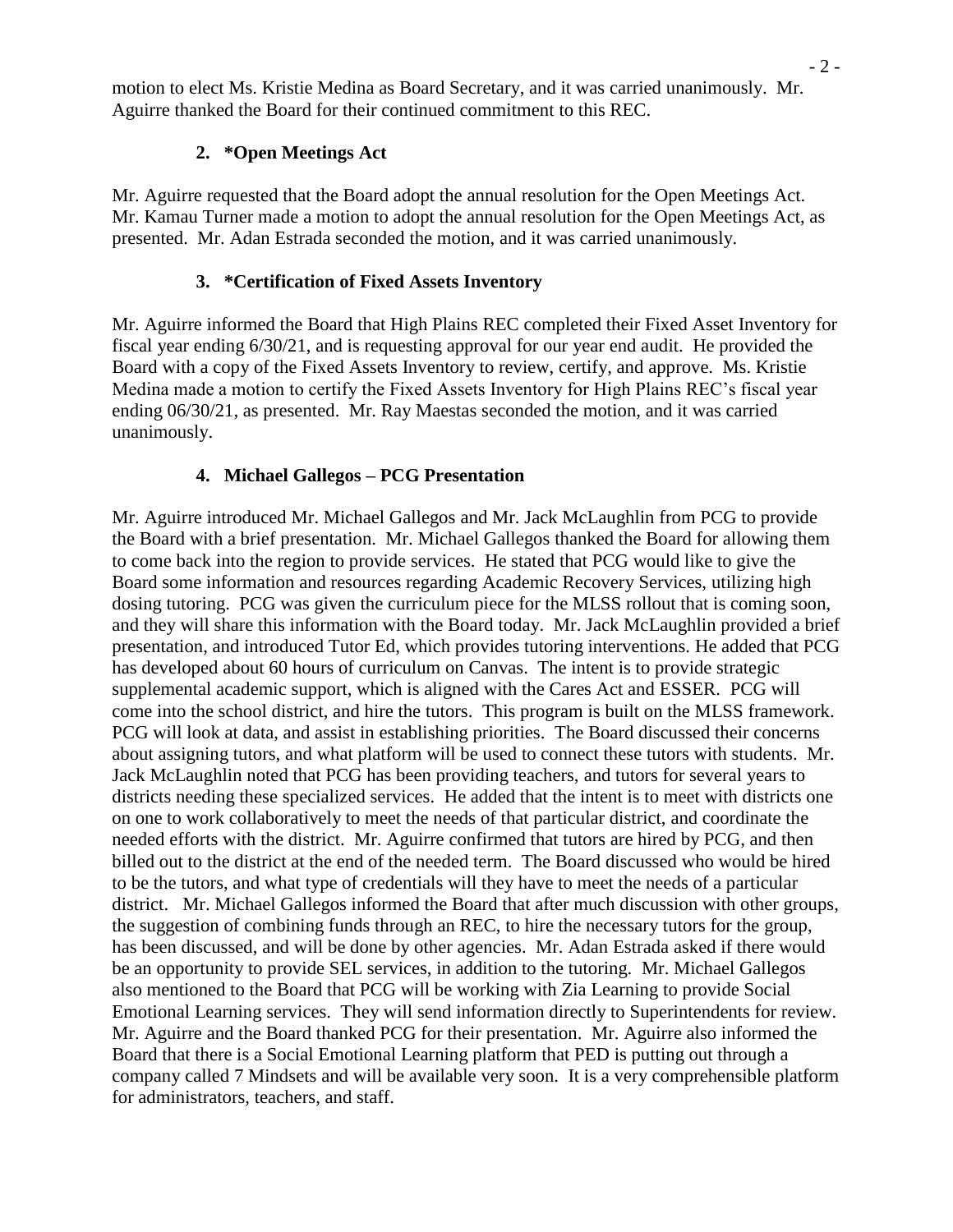#### **5. Dr. Joseph Goins – NS4Ed – Math Project Presentation**

Mr. Aguirre introduced Dr. Joseph Goins with NS4Ed, to provide information on the Math Project. Dr. Joseph Goins thanked the Board for allowing him to provide a brief presentation. Dr. Goins introduced Mr. Ricky Williams, who is a part of his team, and was a former Superintendent in the state. Dr. Joseph Goins did a quick recap of the two projects included. He stated that last year we were awarded a Math Development Grant from the federal government, with HPREC as the lead applicant. The goal was to determine how we could think differently about engaging students. We feel that letting a student see their future, has a tremendous impact. When students experience purpose in their learning, we see great things happening, including motivation, interest, effort, and performance. We took the abstract approach to math, and embedded it into careers. We conducted a pilot of this project with approximately 46 schools across the state. The feedback was amazing from both the teachers and the students. The results showed that 91% of teachers observed an increase in math performance in students as a result of using the P2C curriculum. Dr. Joseph Goins informed the Board that the  $2<sup>nd</sup>$  grant award we received came from the US Dept of Education. They asked for one person to come up with a model that exceeds everything else that has been put out there. We are one of two organizations, in the country, that received this award. We call it the Pathway2Careers – A Student/Employer Partnership. Our goal is to develop a core exploration curriculum for grades 6 through 12. We have lots of partners on this project, including NM State University. We are working with one of the top IT-rated universities in the world on this project. We have taken the core curriculum, and developed lessons that will teach career exploration through those content areas. We want to take career exploration out of the hands of your counselor and put it into the hands of your core teachers. Dr. Joseph Goins explained to the Board that we have now taken both of these project ideas, and morphed them into one great idea digitally. Math will now be connected to Career Exploration. It is a comprehensive career exploration and pathway development system. The great thing is that every school district currently has access to this system. Dr. Joseph Goins provided the Board with a brief demonstration of how the online system works, including the Pathway 2 Careers Quantile Assessments. Mr. Ricky Williams thanked the Board for their great questions, and added that this is the solution we have been looking for a long time. Ms. Kodi Sumpter asked if this curriculum is still supplemental or has it been added to the instructional material list. Dr. Joseph Goins informed the Board that his team will meet with the Instructional Materials Bureau today to try and get it on the approved list of high quality Instructional Materials. The independent review is done through a company called EdReports. We hope to have the entire process completed by February. We are working really hard to get this done, but it is not an easy process. Mr. Ricky Williams will send information to each Superintendent to help get them started with access to this system. Mr. Adan Estrada thanked Mr. Aguirre and the REC for the work they do in getting this type of information to our schools. This is ground breaking work, always at the leading edge of technology, and we truly appreciate you bringing this to us. Mr. Aguirre thanked the Board for their support, and Dr. Joseph Goins and his team for all their hard work. The Board thanked Dr. Joseph Goins and Mr. Ricky Williams for their time and presentation.

#### **6. Richard Nunez – Back to School App Presentation**

Mr. Aguirre introduced Mr. Richard Nunez to the Board. He informed the Board that Mr. Nunez has been the IT Consultant for HPREC for many years. Mr. Nunez has put the agency in a position that we currently feel that we have a full proof cyber security network. Mr. Richard Nunez thanked the Board for the opportunity to provide them with a brief presentation. He provided the Board with a little information on his company, NuneX Enterprises, also doing business as NeXus Cloud Solutions. He informed that Board that NeXus Cloud Solutions is also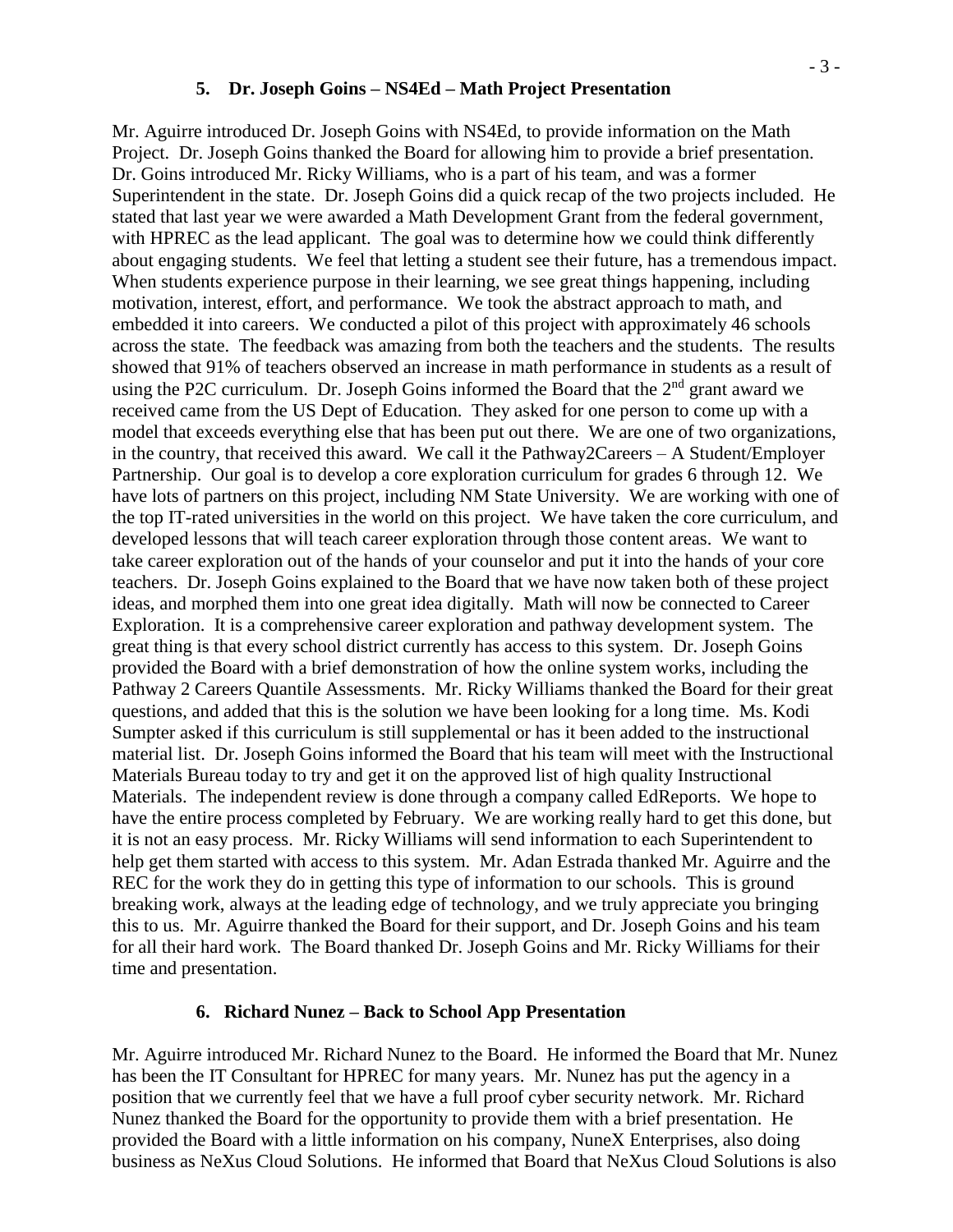partnered with G.I. Call Center Solutions, and Mr. Josh Gomez will provide some information on his product solutions. He introduced the Back to School app that is designed to supplement the NMPED Toolkit for back to school safe practices. Mr. Nunez provided the Board with a whiteboard animation presentation that is an overview of the product. He noted that the app does have a security and privacy component, which is extensive. It also includes several modules, with most important being the Activity Tracking and Contact Tracing modules, and includes reporting features for a school district to customize. The Back to School app is available in all platforms-Web, iOS, and Android. Mr. Nunez reviewed the key terms, discussed the ability to establish user roles within a school district, and explained how to include families. Mr. Nunez also provided the Board with a real-time video presentation that outlined the app features. Mr. Nunez informed the Board that a one-on-one demo can be arranged for a school district, if necessary. Mr. Richard Nunez introduced Mr. Josh Gomez to discuss the Call Center Services. Mr. Gomez provided the Board with a brief overview of services that G.I. Call Center Solutions provides. He introduced three components: (1) Onboarding, which basically designs the call center management system, and staffing and recruitment; (2) Live Operations Support, which includes phone support, a dedicated account manager, real-time data, quality assurance monitoring, and extended hours support; and (3) Reporting & Analytics, which includes 100% interaction documentation, plus escalation reporting and analysis. These are services that compliment the mobile Back to School app. Mr. Nunez finished by reminding the Board that he is willing to schedule a demo with individual school districts, and offers a 30-day free trial. They also offer software, hardware, cloud system solutions, cyber security, and data storage that can be bundled, if interested. The Board and Mr. Aguirre thanked Mr. Nunez and Mr. Gomez for their presentations.

#### **7. Legislative Update**

Mr. Aguirre informed the Board that we had a zoom call last week with all REC Directors and their Board Chairmen from across the state. The goal was to bring everyone together to strategize and find a way to increase the amount of appropriation we receive as a group. The \$103,000 we currently receive is used to cover both the Executive Director and Business Manager salary and benefit costs, but we are planning to add the Chief Procurement Officer's costs also. We will present this information to the LFC on Thursday. Mr. Aguirre thanked Ms. Kodi Sumpter for her support of this new initiative. Mr. Aguirre also informed the Board that in regards to the 30-day session coming up, he had discussions with Senator Chatfield about a week and a half ago, and the topic of how the federal dollars are being spent came up. Ms. Kodi Sumpter noted that we are all in the process of submitting our ESSER-3 applications, and they are due by October 1st, and they must include significant community input, as well as local Board approval. These applications are in-depth, and we must identify how we are representing the needs of the district. There have been several meetings regarding this application and its process. She asked the Board for input on the hurdles they are facing as they complete their application. Mr. Adan Estrada thanked Mr. Aguirre and Ms. Kodi Sumpter for bringing this up as a topic for discussion. There is definitely a lot to consider when determining on how to spend this funding. Mr. Adan Estrada stated that he feels there is somewhat of a 'power play' in place, and we need to come together as a group in determining on how we spend our dollars, on what is acceptable, and what are some good ideas. There is a significant amount of dollars being given to our districts, and they come with a huge responsibility to meet the needs of our district. If anyone is having difficulty meeting the requirements of the application, please reach out to a colleague, because we definitely need to spend every last dollar given to us. There is a concern out there that the School Board Association, along with the advocacy of education in our schools, is asking for raises for our teachers, and these type of things include a price tag. The concern is that they continue to give us funding, and we don't typically spend what we already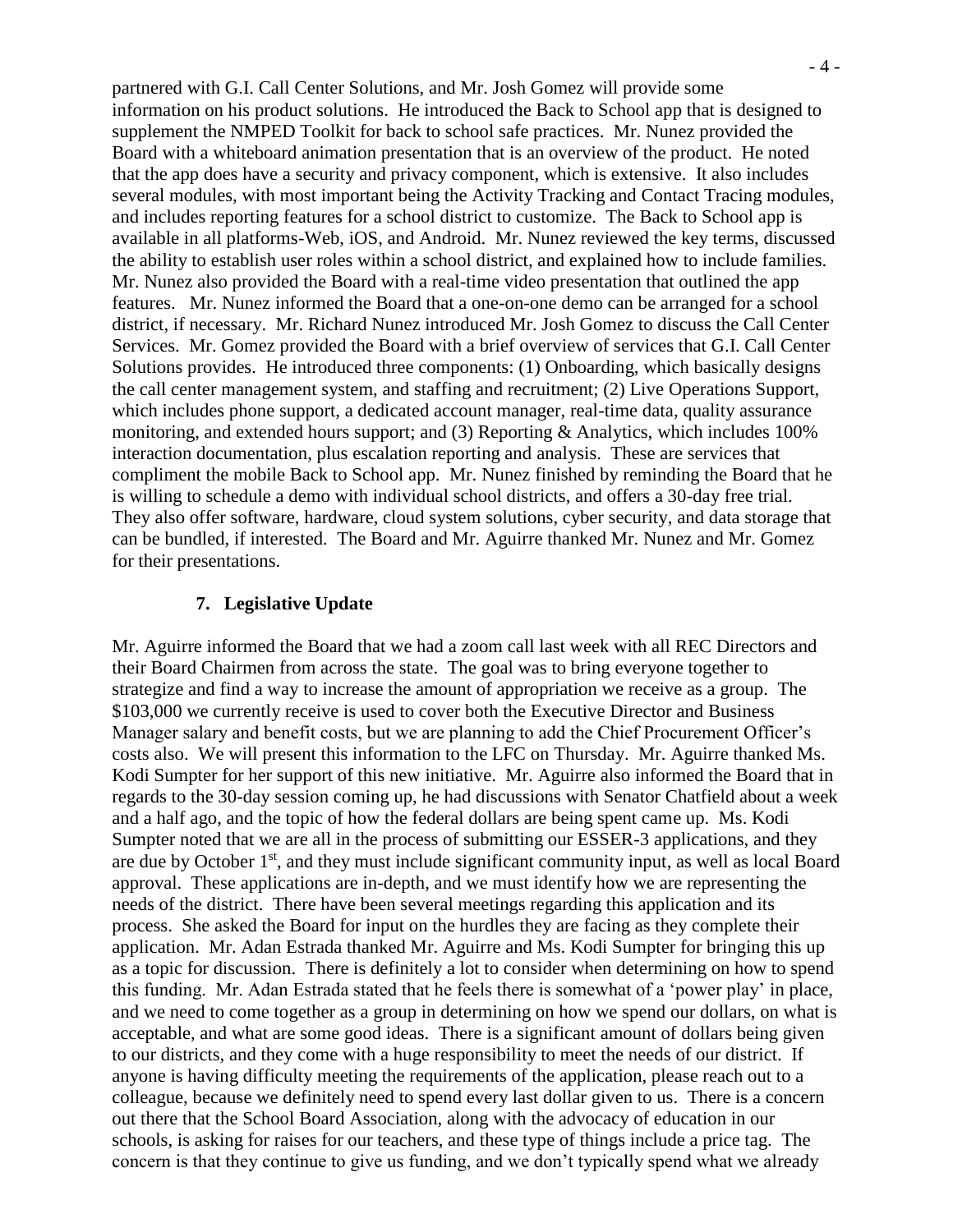have in place. Mr. Adan Estrada explained how his district plans to spend their funding, and his concerns about the continued costs once the Covid funds are gone. Mr. Aguirre noted that one of the things we have done in regards to grant money attached to contracts, is to write the language into the agreement that states once the funding runs out, the position ends. Mr. Adan Estrada added that being strategic is probably the best way to approach this dilemma, but be aware of not being coached into spending the funding unwisely. Mr. Aguirre also informed the Board that he heard that the Department of Health is going to issue every school district \$70,000 for a multitude of things, but also includes contact tracing. Mr. Aguirre has asked for the documentation regarding this funding, and will forward to Superintendents once it is received. Ms. Kodi Sumpter noted that this topic was brought up in early June, and then went silent. It should include funding for contact tracing, nurses, and mental health support. In addition, outside of legislative funding, Mr. Aguirre informed the Board that we (HPREC) submitted a federal grant for Tiny House Teacherage(s) for each of the regional communities. We have great hope that this funding is awarded, and will keep you in the know as we move forward. Mr. Aguirre also stated that he was on a zoom call with a company known as Cognia, who is working with the NMPED for the end of year assessment. The company has had difficulty reaching all the districts, and therefore, has asked the RECs to reach out and let you know that they will be conducting the year end assessments. Mr. Kamau Turner added that his district worked with Cognia for their year end assessments, and they were easy to work with.

### **8. Procured Contracts**

Mr. Aguirre instructed the Board on how to find the approved list of procured contracts on the HPREC website. He informed the Board that all available contracts under this procurement group have been pre-bid and the use of these contracts generate a 2% administrative fee, paid by the vendor, that comes back to the region. Ms. Kodi Sumpter highly encouraged use of these contracts, and added they are very helpful. Mr. Aguirre reminded the Board that HPREC is willing to add to this list of services as needed.

### **9. NMPED IGAs - Snapshot**

Mr. Aguirre provided the Board with a snapshot of the IGAs that HPREC is currently working with for FY22. The process of obtaining IGAs with REC's has changed this year. If there is a bureau we have been working with in prior year, we can continue to work with that bureau. The new IGAs have to be taken to the RECA group to garnish any interest in taking on the project. Those interested are narrowed down to the top 3, and then given back to the NMPED to decide who they would like to work with. It seems to be working fairly well thus far, and we are hopeful that if there is a new project we want to be a part of, we will have that chance.

### **10. Bus Driver Training**

Mr. Aguirre informed the Board that HPREC provides online bus driver training to existing bus drivers. He provided the Board with information and a driver registration form. We do not offer the initial (new) training for bus drivers, but this training will help them keep their certification moving forward once they receive their initial bus driver license. It is not a huge money making venture, but we believe it is very beneficial to school districts. HPREC picks up the cost of driver training and offers it to our regional drivers at a discount rate of \$50 per year (per driver).

## **11. College & Career**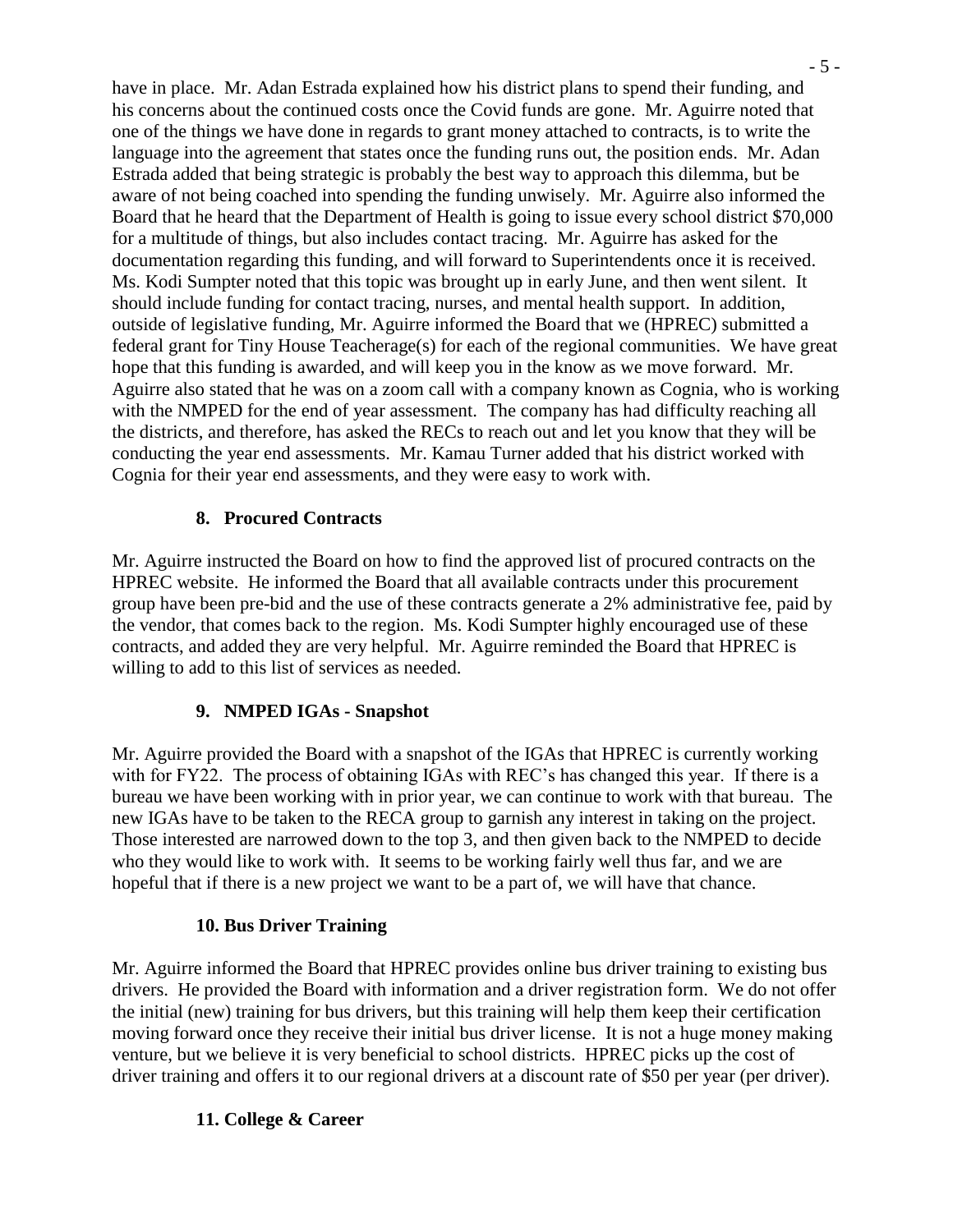Mr. Aguirre reminded the Board that there are 12 districts (our regional eight, plus House, Logan, San Jon, and Santa Rosa) in Region C who make up our group of districts that participate in the Carl Perkins and Next Gen CTE grant projects. We have teamed up with Mr. Jack Forrester, who is the Project Director for the Next Gen CTE Drone Project. We were very successful with this project last year, and plan to move forward with 3 new students from each district. Each participating student will receive training, FCC certification, and a free drone. We are also working with Ms. Kristen Forrester, who will lead the Carl Perkins wind energy maintenance project with Mesa Lands Community College, and the welding project with Luna Community College. We are working on utilizing the Welding Instructor from Raton Schools to hopefully provide training to students using the new digital welding machines we purchased last fiscal year.

### **12. Dossier Support**

Mr. Aguirre informed the Board that we are participating in the statewide initiative through the Dossier Support Project. We have once again hired Ms. Pam Hunnicutt to provide the Dossier online support services. He asked that Superintendents share this information with their teachers. You can contact Pam directly for these services, but we ask that you also copy Marisa on those emails, so she can help monitor which schools are being serviced.

### **13. Instructional Support**

Mr. Aguirre reminded the Board that HPREC purchased Achieve 3000, iReady, and NWEA for our regional school districts to utilize. Our SDA dollars help cover some of these costs, and the other costs are paid from the 2% admin fees we receive from the procured contracts we discussed earlier.

### **14. Medicaid**

Mr. Aguirre provided the Board with a quick snapshot of the Medicaid services provided by HPREC. He asked that Superintendents make sure their service providers are documenting their services daily or at a minimum on a weekly basis. It is very important that services are logged in a timely manner. Mr. Aguirre also noted that the random moment samples must be completed, along with submission of timely quarterly reporting from your business office, to maintain the funding we receive for the Administrative Time Study services. Ms. Marisa Aguirre is our primary contact for the Medicaid program if you have any questions.

### **15. Special Education Support**

Mr. Aguirre informed the Board that HPREC is working with SW REC #10 on the MLSS Support Project. We have contracted with Mr. Robert Abney to provide the MLSS coaching. If you have any questions regarding this project, please feel free to reach out to Ms. Marisa Aguirre. Mr. Aguirre also informed the Board that HPREC contracts with LSG & Associates to obtain services provided by Pepper Skodack as the SPED Consultant. She works directly with your Special Education staff to provide IEP support, SPED compliance support, file review, SAT support, and training as needed. Mr. Aguirre also reminded the Board that we will have our Special Education Law Conference next week (September  $28<sup>th</sup>$  &  $29<sup>th</sup>$ ), which has been an annual event for 17 years now. We work collaboratively with the Walsh, Gallegos group to provide this training event. Mr. Aguirre informed the Board that we also have monthly webinars with Lori Gerkey, from the Walsh, Gallegos group, that include your special education staff, we provide GoalBook to regional Special Education Directors, that assists with IEP goal development, and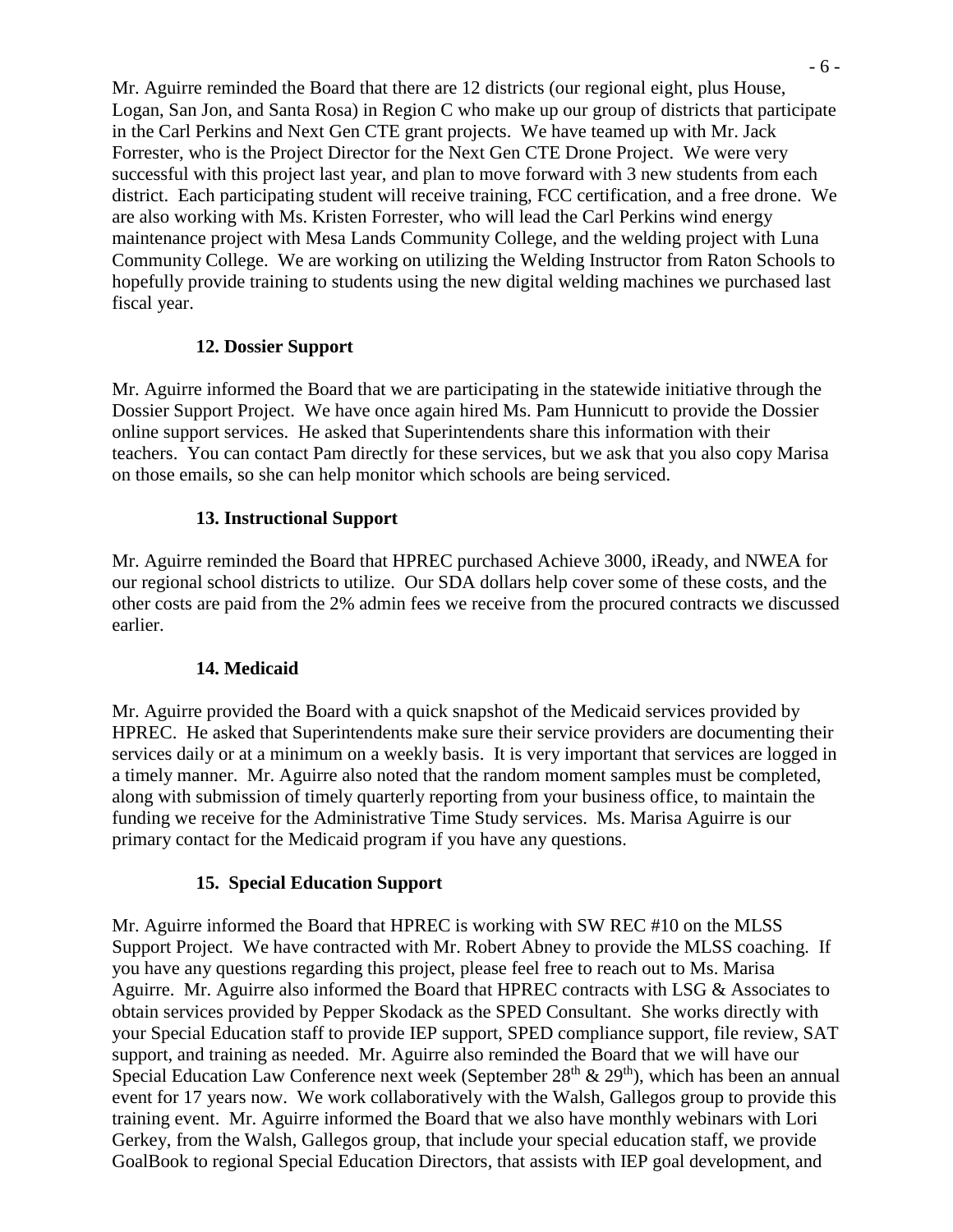we provide Special Ed Connection from LRP Publication to your district. In addition, we work with PowerSchool Special Programs to bring the IEP module, the 504 module, the service capture module, and the RtI module directly to your desktop. These are just a few highlights of the special education support available to your school districts.

## **16. PPE Availability**

Mr. Aguirre informed the Board that HPREC has a surplus of PPE supplies available to distribute to your districts as needed. They include youth and adult masks. Please contact Emy directly to request PPE as needed.

## **17. Board Meeting Dates 2021-2022**

Mr. Aguirre provided the Board with a list of Board council meeting dates for FY22. The meetings are held the third Tuesday of every other month. We may have to make adjustments to the January meeting, due to the start of the legislative session, but we will make that decision as we get closer. Our board council meetings will be held virtually.

## **VI. Financial Report**

# **1. \*Expenditures**

Mr. Aguirre presented a list of expenditures for the period 07/01/2021 through 09/15/2021 to the Board for approval. Ms. Kristie Medina moved to approve the expenditures, as presented. Mr. Adan Estrada seconded the motion, and it was carried unanimously.

# **2. \*BARS & Transfers**

Mr. Aguirre presented a list of BARS and Transfers to the Board for approval. Ms. Mary Lisa Gonzales provided the Board with a brief overview of the BARs and Transfers. Mr. Adan Estrada made the motion to approve the BARS and Transfers, as presented. Mr. Ray Maestas seconded the motion, and it carried unanimously.

## **VII. Comments from Participants**

Ms. Kodi Sumpter stated that her district is trying to meet all the October 1<sup>st</sup> deadlines, and they have a bond election out right now. They have been working with PSFA for the last 5 years on their building project, and now they will go to their voters for a GO bond.

Mr. Adan Estrada stated that it appears there is a much higher expectation that schools will go back in a 'normal way', but there is still lots of Covid exposure, quarantining, and staff unavailable that is hindering this seamless transition. They continue to push forward, and do what they need to make it all work. He is always open to ideas and suggestions for making this easier. He's wondering if the NeXus Back to School app will be an option. Right now the contact tracing procedure takes a whole team to identify what and where. They are managing, but are always open to suggestions.

Mr. Ray Maestas also noted that it has been a tough year to keep the doors open, but they were fortunate enough to add a second school nurse to their staff. She is able to help with contact tracing, and all other issues related to Covid. They also have a remote learning program that is up and running with about 15 students. Overall, things are staying positive for his district.